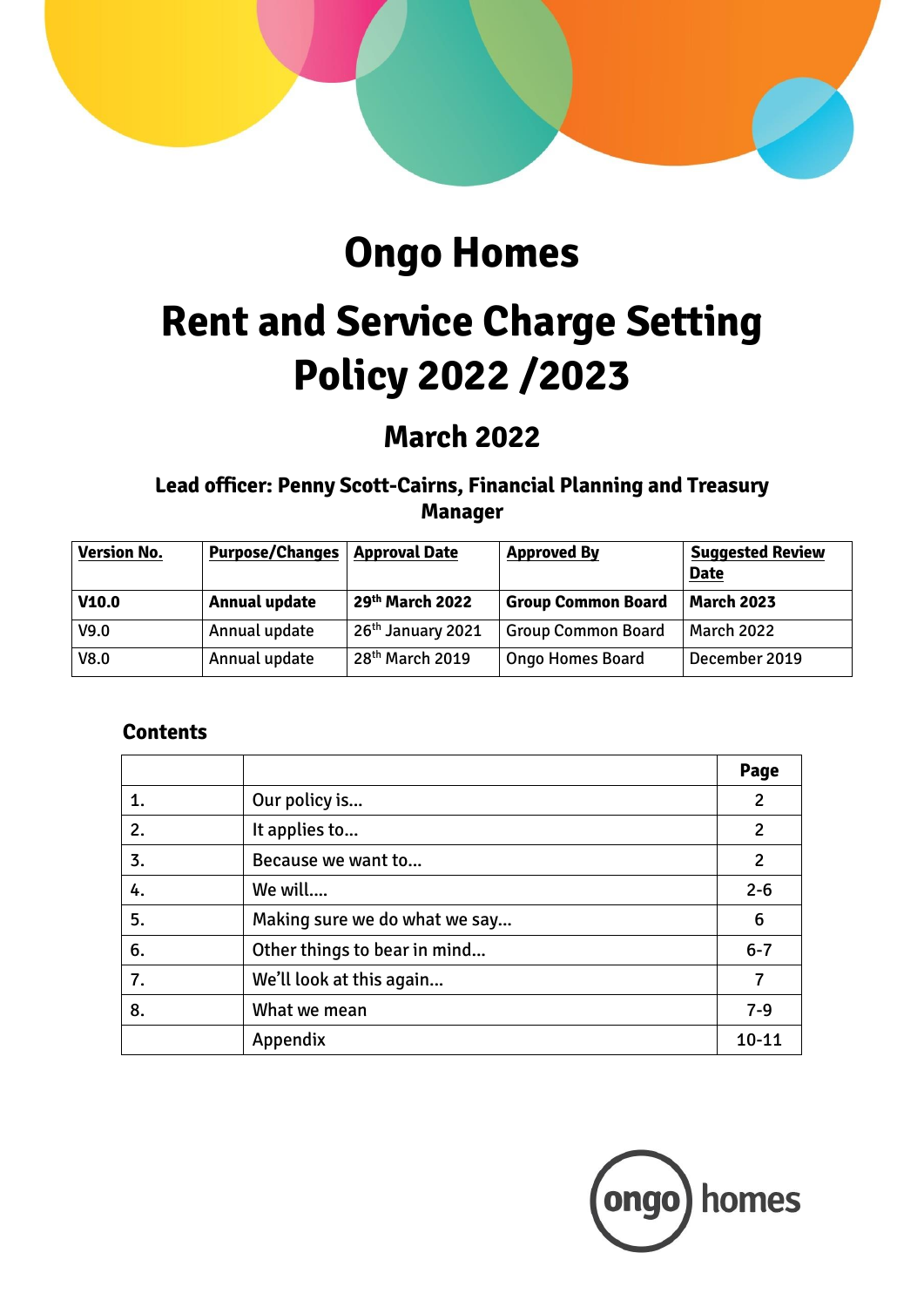## **1. Our policy is...**

- 1.1 To set rents and charges at a level that complies with current guidance, is affordable, justifiable and maintains the stability and viability of the Ongo Homes (OH) Business Plan.
- 1.2 To follow Government, the Regulator of Social Housing, Royal Institute of Chartered Surveyors and National Housing Federation methods and guidelines in our approach to setting rents, charges and service charges.
- 1.3 To treat customers fairly and consistently in our approach to rent and service charge setting.
- 1.4 If during the period this policy is in place a need arises to charge a rent that is not covered within, the EMT or appropriate Board will be asked to approve this as a separate issue until the policy is reviewed again, when such a change will be incorporated into it.

## **2. It applies to...**

- 2.1 This policy applies to:
	- $\checkmark$  All OH tenancies that fall under the Rent Standard;
	- $\checkmark$  All OH-owned garages let to tenants, leaseholders and non-tenants.
- 2.2 It does not apply to commercial properties or leaseholders.

#### **3. Because we want to...**

3.1 Define the way that OH sets and calculates rents & service charges.

#### **4. We will...**

#### **4.1 Social Rents**

4.1.1 The OH Board will agree the rents to be charged each year and any changes will normally be applied with effect from the first Monday in April of each year.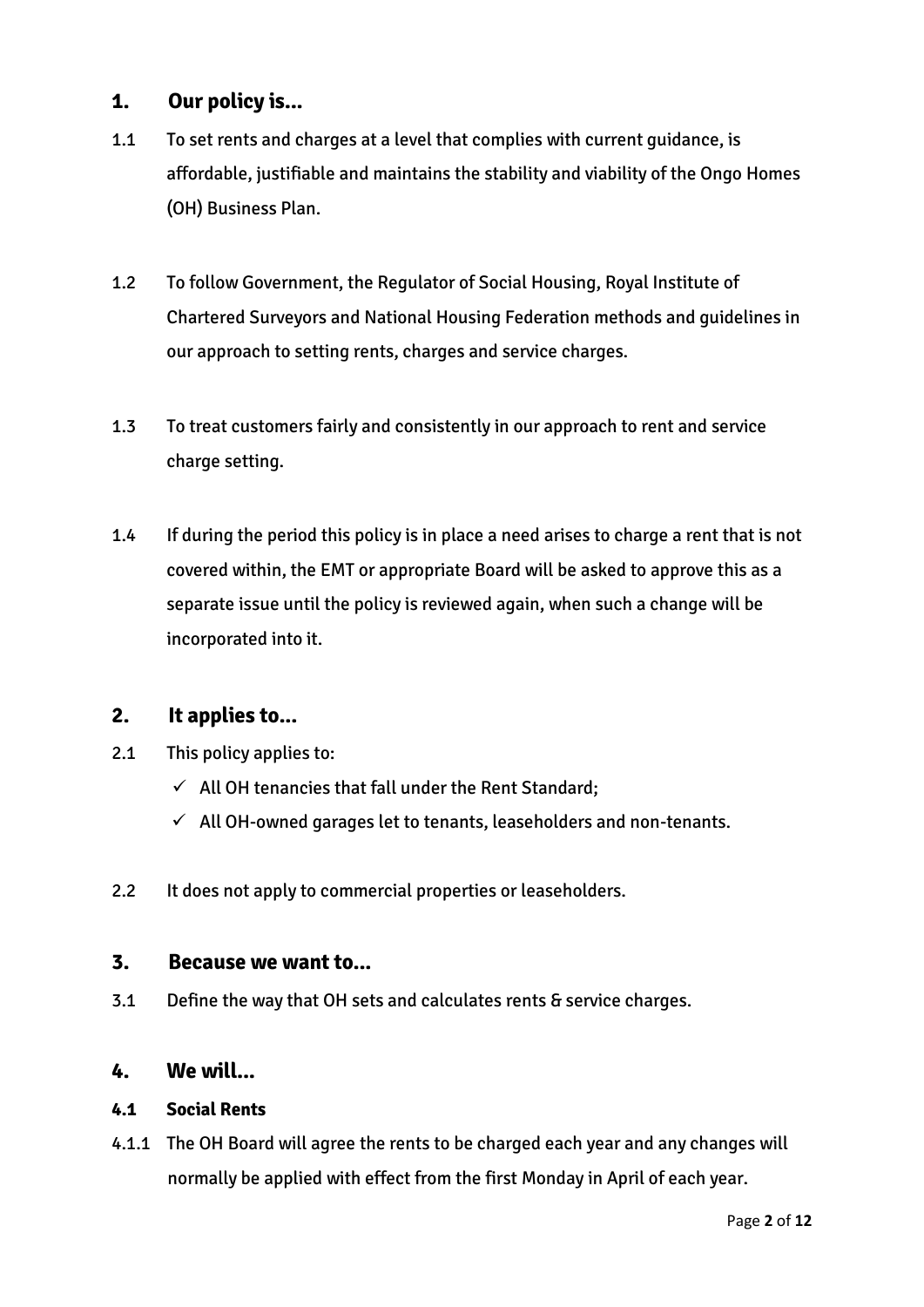- 4.1.2 We will set social rents in accordance with the relevant legislation and/or the Regulator's Rent Standard Guidance in force at the time and we will take account of the desire to keep rents affordable whilst maintaining the stability of the OH Business Plan. Notwithstanding section 4.1.3 below, when calculating rents, the Board will consider and review rent levels across the wider geographical Yorkshire and Lincolnshire area and other such indicators of 'rent poverty' to ensure the objective in section 1.1 is achieved.
- 4.1.3 All existing rents will conform to the requirements set out by the Government's 2020 Rent Standard, which provides for a rent increase of Consumer Price Index  $(CPI) + 1\%$  from 1<sup>st</sup> April 2020 for a period of 5 years.
- 4.1.4 All social rents are reassessed when the property becomes void and will be re-let at the full flexibility level above formula rent. The flexibility is 5% for general needs housing and 10% for supported housing.
- 4.1.5 The Ongo Homes Board have agreed the full 5% flexibility (10% for supported housing) above formula rent to support the ongoing development programme to achieve delivery targets for new properties set within our Corporate Plan and the Officer quality homes strategy and to contribute to the organisation's work on carbon reduction.

#### **4.2 Affordable Rents**

- 4.2.1 We will set affordable rents in accordance with the relevant legislation and/or Regulator Rent Standard Guidance in force at the time.
- 4.2.2 Affordable rents will be set at 80% of market rent or formula rent at first let, whichever is the greater. Affordable rent is inclusive of service charges.
- 4.2.3 Valuations for rent setting will be undertaken in accordance with a Royal Institute of Chartered Surveyors (RICS) recognised method and will follow any guidance issued by the Regulator on valuation for Affordable Rent tenancies.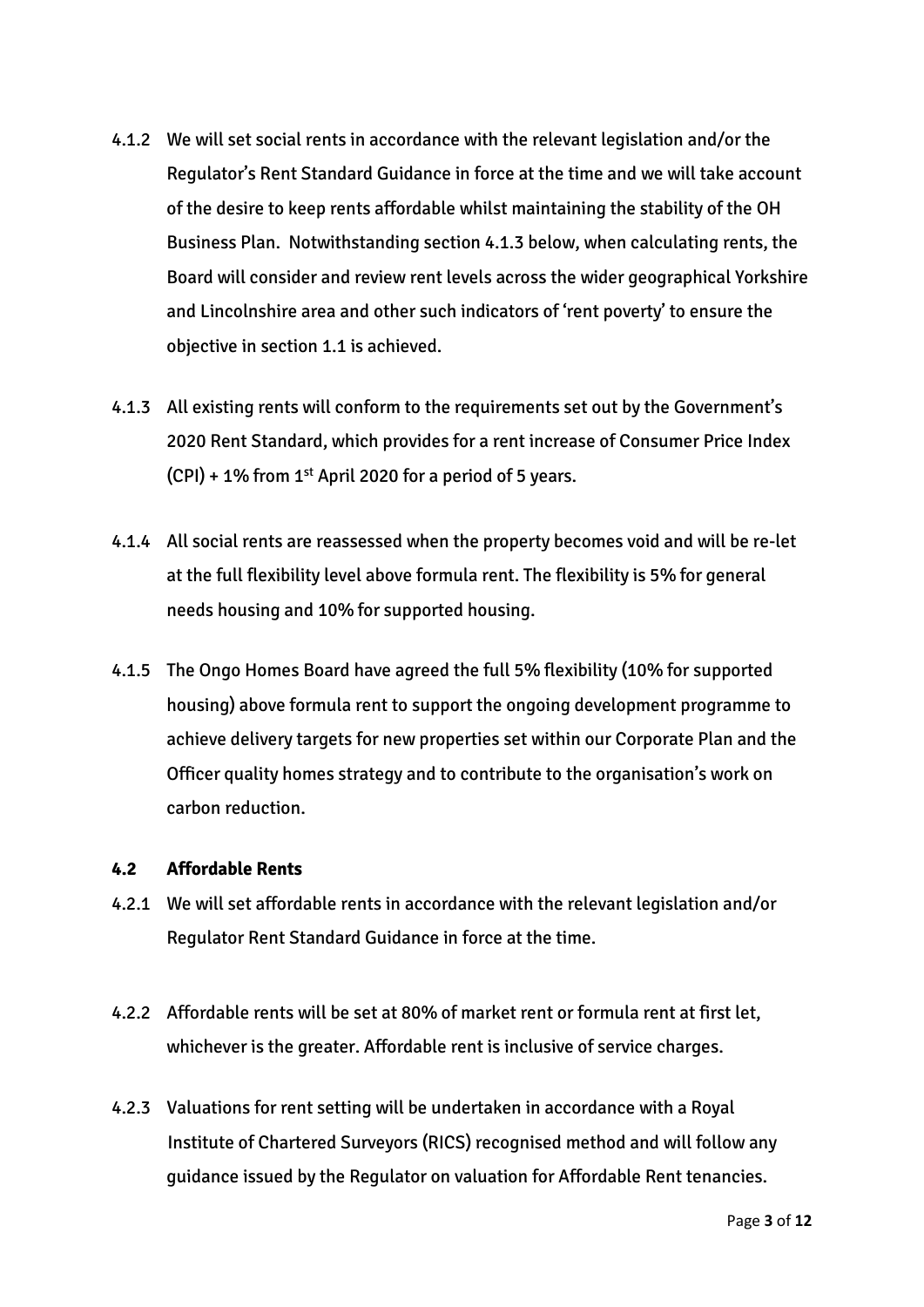- 4.2.4 Existing Affordable Rent tenancies will be subject to an increase of cpi +1% for five years from 01<sup>st</sup> April 2020.
- 4.2.5 New Affordable Rent tenancies will be set in accordance with 4.2.2 above. The increase for 2022/23 is 1.5% as advised by the District Auditor.
- 4.2.6 During the first year after the tenancy start date we may vary the rent once only by giving the tenant one month's notice in writing. This will ensure that all annual rent changes are brought in line and change in April of each year.
- 4.2.7 For continuing tenancies, all affordable rents will be reviewed every five years to ensure that the rent charged is no more than 80% of Market Rent.

#### **4.3 Rent to Buy Rents**

- 4.3.1 We will set 'Rent to Buy' Rents in accordance with a RICS recognised method in line with all relevant legislation, regulation and guidance in place at the time.
- 4.3.2 'Rent to Buy' property increases will be applied each year on the renewal date of the fixed term tenancy. The rent applied will be cpi +1% but will not exceed 80% of Market Rent.

#### **4.4 Shared Ownership Rents**

- 4.4.1 Rents for shared ownership homes are paid at a percentage of the unsold equity of the property in line with legislation and/or Regulator/Homes England guidance.
- 4.4.2 The rent for shared ownership homes will be reviewed periodically at the time set out within the lease agreement. Typically, this will be every year.
- 4.4.3 The rent will be increased in line with any proportionate increase in the Retail Prices Index (RPI) plus an amount, typically between 0.5% and 2%. Note that the rent is reviewed on an "upwards only" basis and will not go down when reviewed. This will be detailed in the terms of the lease.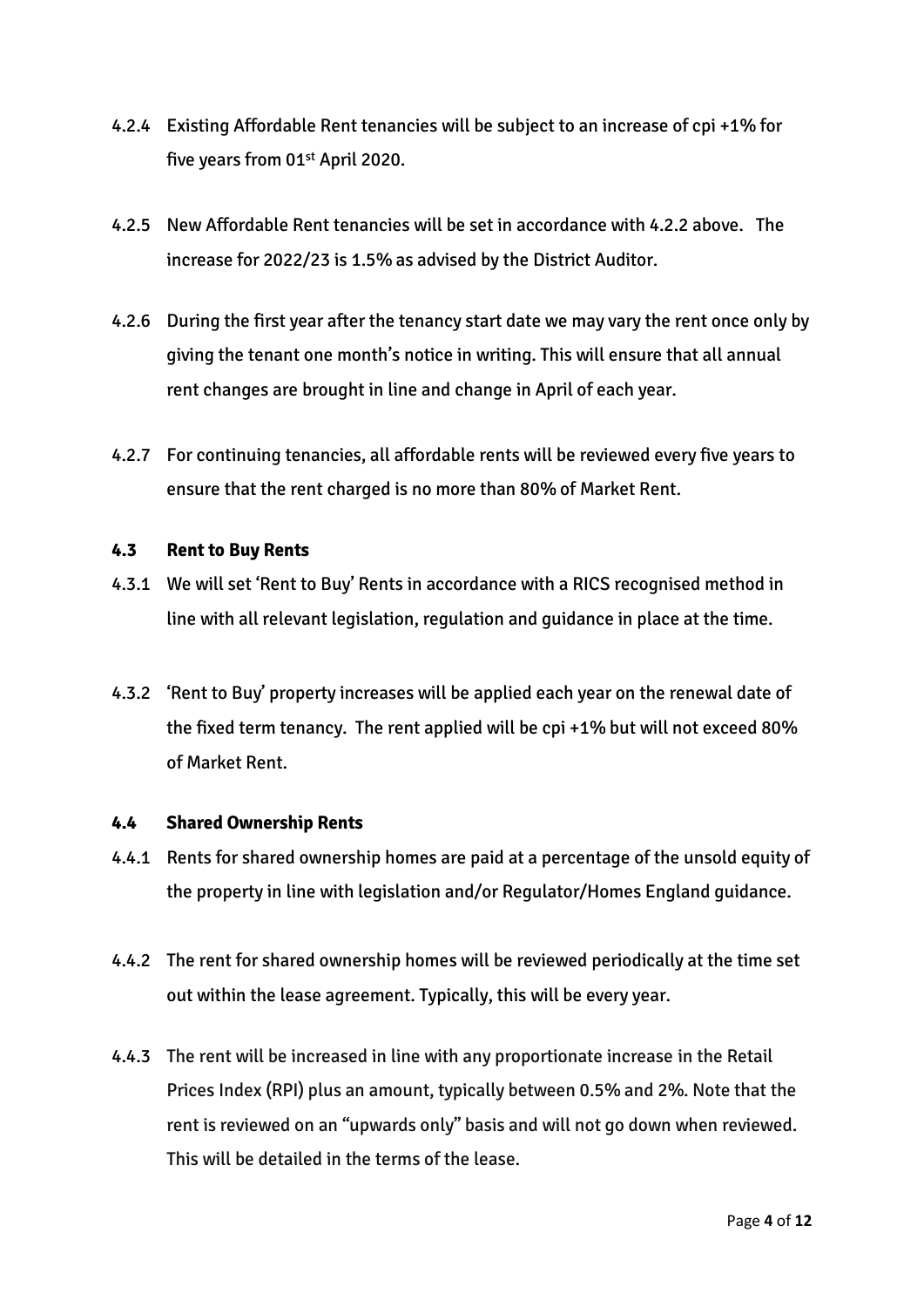#### **4.5 Garage Rents**

- 4.5.1 Garage rents will be charged at a flat rate for 48 weeks of the year (VAT will be applied where applicable).
- 4.5.2 Garage rent increases will normally be subject to an annual increase in April of CPI + 1%. CPI will be taken as at September of the previous year. However, the Board reserves the right to vary this depending on the current levels of demand. Garage Rents for 2022/23 have remained frozen at 2016/17 levels.

#### **4.6 Collection Periods and Non Chargeable Weeks**

- 4.6.1 Social, Affordable and garage rents will normally be charged for 48 weeks of each year with four non-chargeable weeks.
- 4.6.2 Tenants are expected to maintain their tenancies in accordance with their tenancy agreements at all times, including maintaining a credit balance on the account sufficient to cover the relevant period charge. Where this credit balance is not maintained, tenants will be expected to make payments on non-chargeable weeks.
- 4.6.3 In years where there are 53 Mondays in the month, we will charge 49 rent debit weeks with four non-chargeable weeks.
- 4.6.4 All other rents will be charged based on 52 weeks of each year and payment expected one week in advance.

#### **4.7 How Service Charges Will Be Calculated**

- 4.7.1 We apply variable service charges to our properties.
- 4.7.2 They are calculated based on the cost of the provision of a service in the previous year.
- 4.7.3 Where service charges increase, compared to the previous year, we cap the increase to £1.00 per week for each individual service charge item.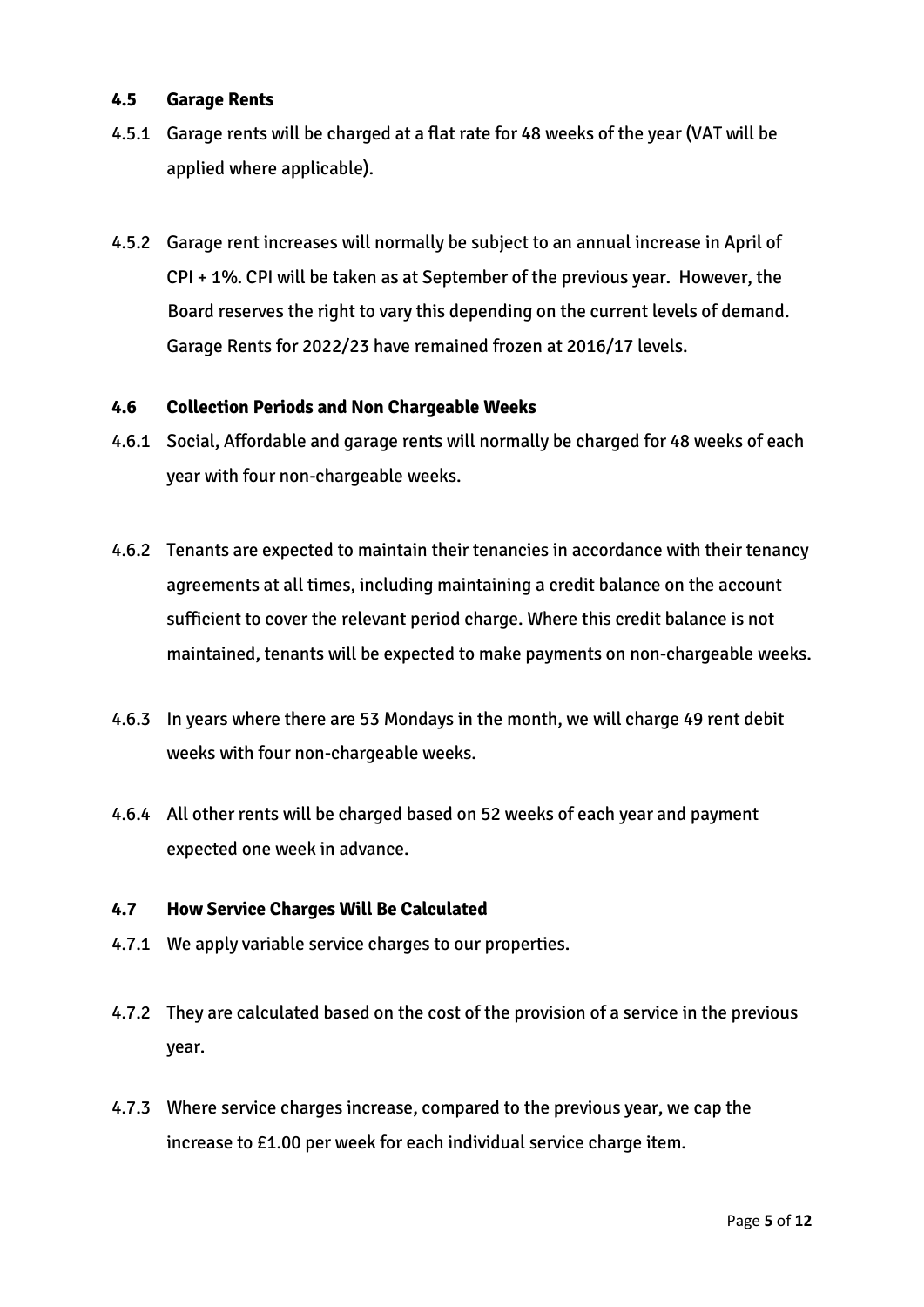- 4.7.4 Where there is a reduction compared to the previous year, we apply the full reduction regardless of the amount.
- 4.7.5 All new tenants from May 2012 have been charged for the services they are receiving.
- 4.7.6 If a new service charge is introduced, this can only be applied to existing tenants with their consent. Our general approach is to charge new services only to new tenants from the date of implementation of that service.
- 4.7.7 Charges will normally be amended once each year in April based on the costs of providing the services in the previous year. Charges may be amended at other times in the year if there is a significant change in either the service provided or the costs of providing the service but only with the consent of existing tenants. In exceptional circumstances increases may be phased in for a period agreed by the ELT.
- 4.7.8 Where services have been provided but have not previously been charged for, then charges will be calculated as outlined above but only applied to new tenants.

#### **5. Making sure we do what we say...**

- 5.1 The Board and Chief Executive are responsible for ensuring that this policy is implemented.
- 5.2 The Director of Resources and Commercial Services, Head of Finance and the Financial Planning and Treasury Manager are responsible for preparing rent and service charge calculations and ensuring that these comply with the requirements of this policy.
- 5.3 Reports will be prepared for the Board and/or ELT with recommendations for annual changes to rents and service charges and these reports will be checked against the requirements of this policy.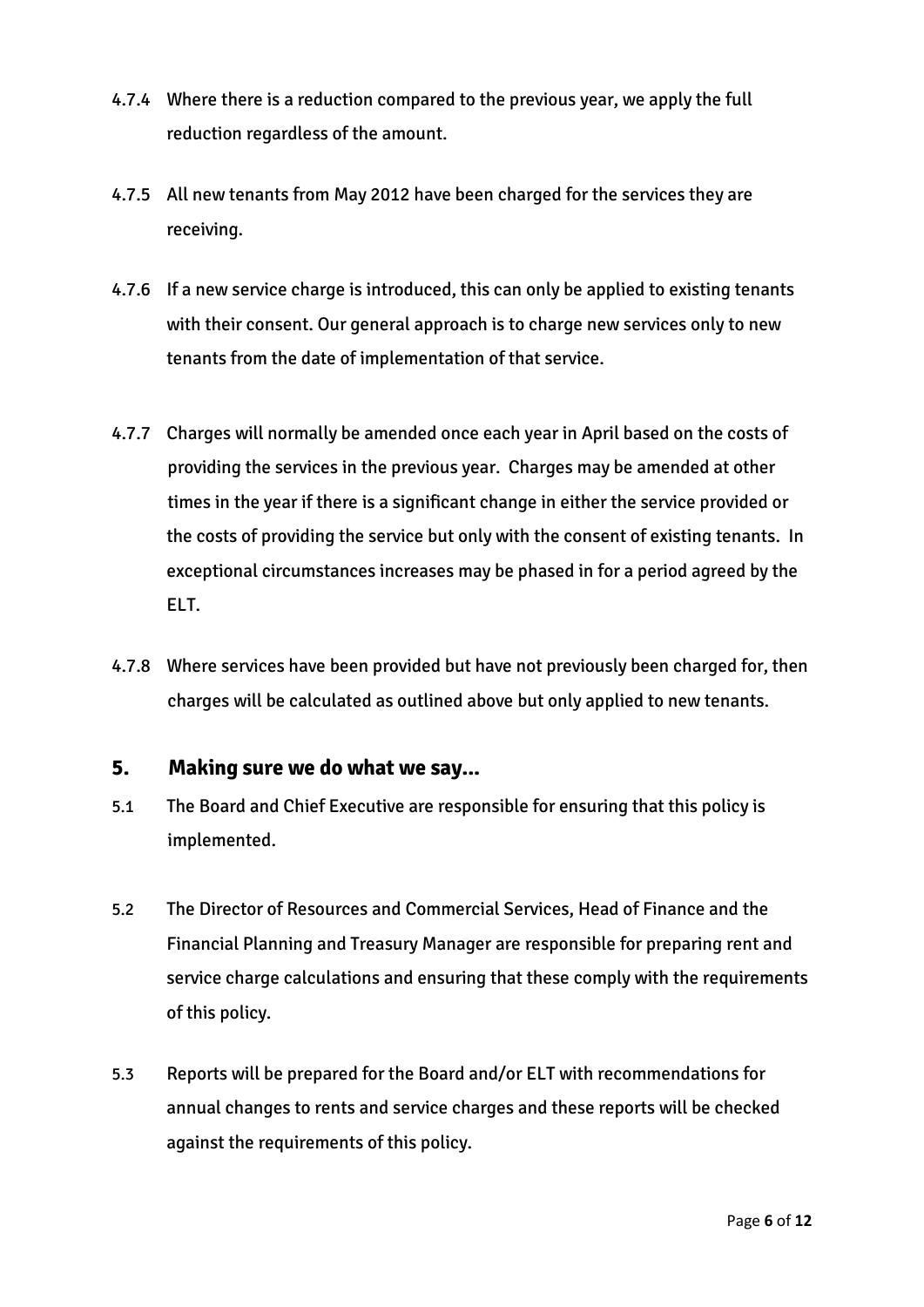5.4 Community Voice, our recognised panel, will be consulted on the review of this policy each year as part of the rent setting approval process.

### **6. Other things to bear in mind...**

- 6.1 We will meet our obligations under any relevant legislation and regulation in the way we set our rents including the Welfare Reform and Work Act 2016, the Regulator's Rent Standard Guidance and the Government's Capital Funding Guide.
- 6.2 This policy also links to our:
	- $\checkmark$  Delegations Framework
	- ✓ Income Collection Policy
	- ✓ Lettings Policy
	- $\checkmark$  Homeownership Policy
	- $\checkmark$  Shared Ownership Policy
	- $\checkmark$  Rent to Buy Policy
	- $\checkmark$  Leasehold Service Charge Arrears Policy
	- ✓ Rent Setting Procedure
	- ✓ Section 20 Consultation Procedure

# **7. We'll look at this again...**

7.1 In a years time unless there are any changes in regulation and/or legislation, or deficiencies are found that necessitate an earlier review.

#### **8. What we mean...**

| <b>Reference</b>       | <b>Explanation</b>                                                                                                                                                                                                                                                                                                                                   |
|------------------------|------------------------------------------------------------------------------------------------------------------------------------------------------------------------------------------------------------------------------------------------------------------------------------------------------------------------------------------------------|
| <b>Affordable Rent</b> | Affordable Rent is the rent level that we can now charge to new build<br>properties and a small portion of our existing properties. These tenancies<br>are let at a rent rate which is up to 80% of the market rent in the locality.<br>These tenancies will be advertised through the Choice Based Lettings<br>scheme and clearly marketed as such. |
| <b>Assured tenancy</b> | Introduced by the Housing Act 1988, it is a form of tenancy that grants a<br>degree of security to the tenant. An assured tenant cannot be evicted<br>without a reason.                                                                                                                                                                              |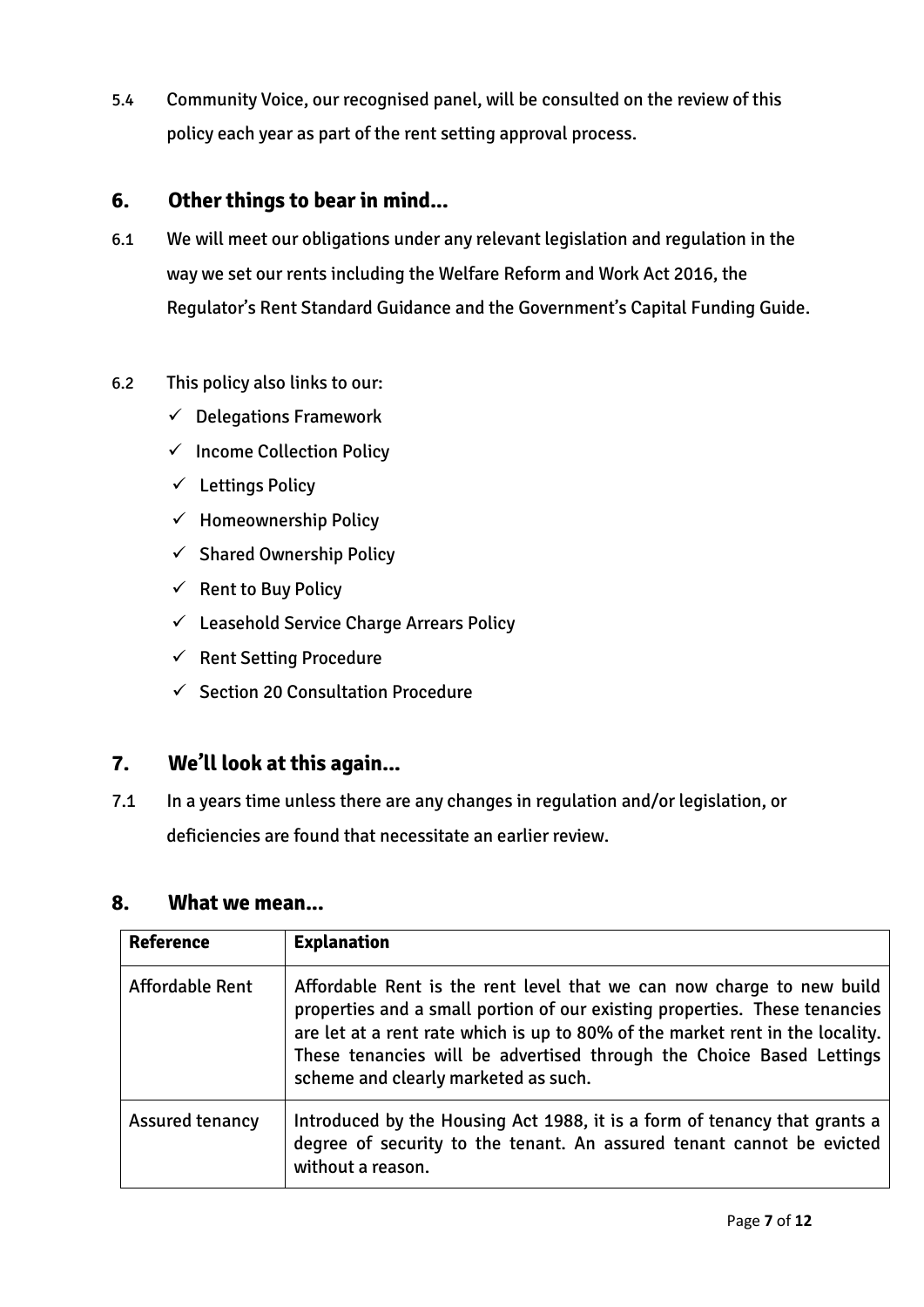| Assured short-<br>hold tenancy            | It is a form of assured tenancy with limited security of tenure which was<br>introduced by the Housing Act 1988 with important changes made by the<br>Housing Act 1996. This type of tenancy is used for Starter Tenancies and<br><b>Fixed Term tenancies.</b>                                                                                                   |
|-------------------------------------------|------------------------------------------------------------------------------------------------------------------------------------------------------------------------------------------------------------------------------------------------------------------------------------------------------------------------------------------------------------------|
| Benchmarking                              | Benchmarking is the process of comparing one's business processes and<br>performance metrics to industry bests and/or best practices from other<br>industries. Dimensions typically measured are quality, time, and cost.<br>Improvements from learning mean doing things better, faster, and cheaper.                                                           |
| The Regulator of<br><b>Social Housing</b> | Our regulator.                                                                                                                                                                                                                                                                                                                                                   |
| <b>Consumer Price</b><br>Index (CPI)      | The official consumer price index in Britain. It reflects the movement of<br>prices in a range of goods and services used regularly, such as food, heating,<br>household goods, bus fares and petrol. But the CPI leaves the costs of your<br>home out of the calculation - so rises in mortgage payments, rents, and<br>council tax, don't get reflected in it. |
|                                           | The RPI does take account of those costs and usually gives a bigger figure<br>for inflation than the CPI.                                                                                                                                                                                                                                                        |
| <b>Market Rent</b>                        | Market Rent is the rent that any landlord/lettings agency can charge based<br>on the type, location and desirability of a property through market demand.                                                                                                                                                                                                        |
| Non collection or<br>"rent free" weeks    | The four weeks that OH does not make a charge (the charges for these weeks<br>are spread out across the other weeks in the year).                                                                                                                                                                                                                                |
| <b>Key Performance</b><br>Indicators      | A performance indicator or key performance indicator (KPI) is a measure of<br>performance. Such measures are commonly used to help an organisation<br>define and evaluate how successful it is, typically in terms of making<br>progress towards its long-term organisational goals                                                                              |
| <b>OH Business Plan</b>                   | The financial plan that contains all the income & expenditure for OH,<br>calculated over 30 years.                                                                                                                                                                                                                                                               |
| <b>Rent Convergence</b>                   | The bringing together of social landlord rents (see rent restructuring and<br>target rents, below).                                                                                                                                                                                                                                                              |
| <b>Rent Poverty</b>                       | The percentage of net weekly pay spent on rent. Tenants are deemed to be<br>in rent poverty if the percentage of net weekly pay spent on rent exceeds<br>30% of this total.                                                                                                                                                                                      |
| Service charges                           | The monies paid by tenants and leaseholders to cover the landlords' costs<br>in providing specific services to their property such as maintenance of the<br>building structure, the cleaning, lighting and upkeep of common areas and<br>any specific staff, such as concierge or support staff.                                                                 |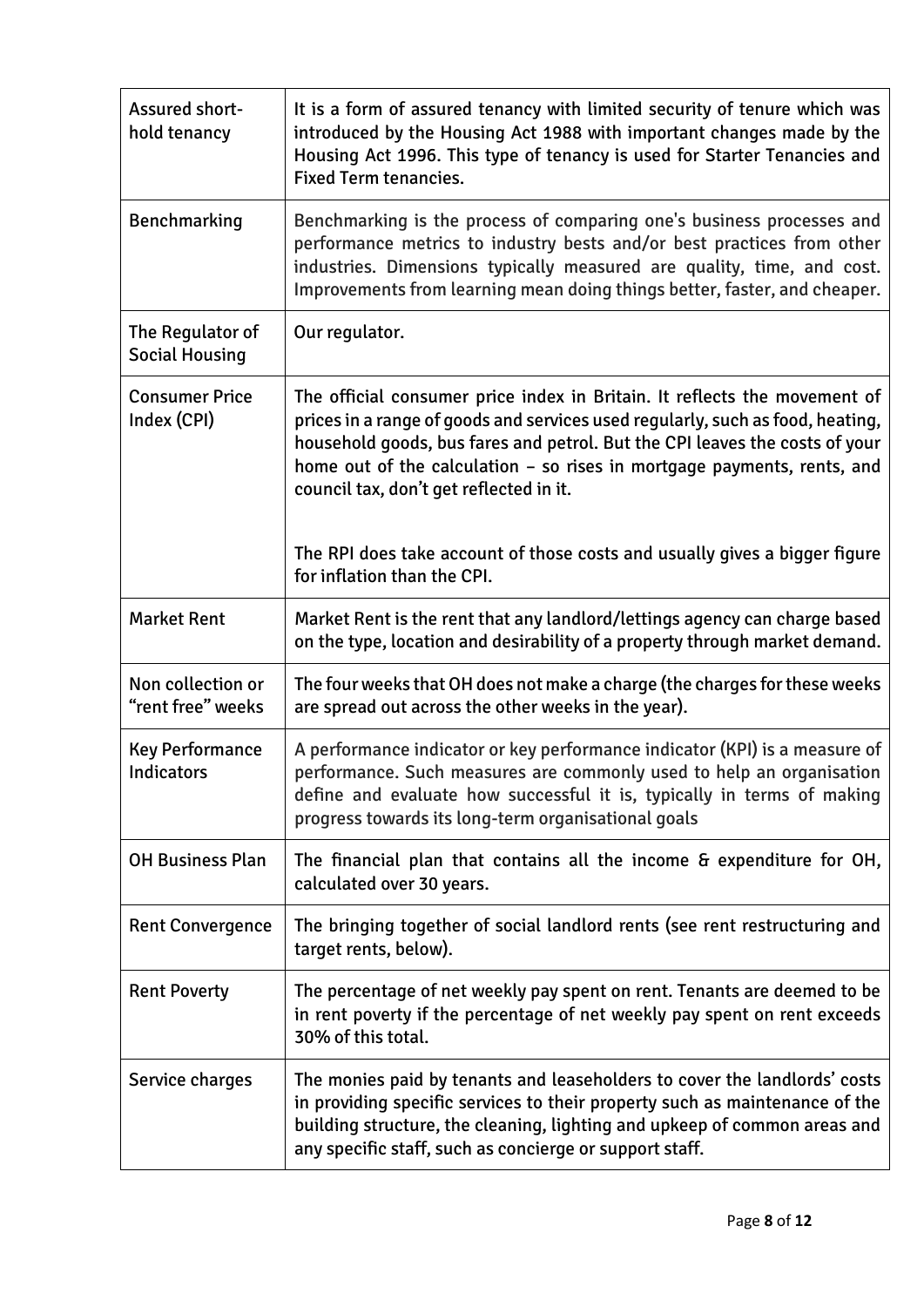| <b>Shared Ownership</b><br>Rent | Shared Ownership Rent is the amount payable for the share of the property<br>(or unsold equity) that still belongs to the Housing Association.                                                                                                         |
|---------------------------------|--------------------------------------------------------------------------------------------------------------------------------------------------------------------------------------------------------------------------------------------------------|
| <b>Social Rent</b>              | The rent of a property which has been let under the Government's 1999 Rent<br>Restructuring Regime at a Target Rent or a Phased Rent.                                                                                                                  |
| <b>Formula Rents</b>            | Is the notional rent set for each social property (based on a combination of<br>size, amenities & average earnings for the region) that allows rent<br>restructuring to happen                                                                         |
| <b>Value Added Tax</b><br>(VAT) | VAT is a tax you pay on most goods and services. You pay 20% VAT most of<br>the time but less on essential items such as energy bills (5%) and food and<br>children's clothing (Zero rated). Some things are exempt from VAT - e.g.<br>postage stamps. |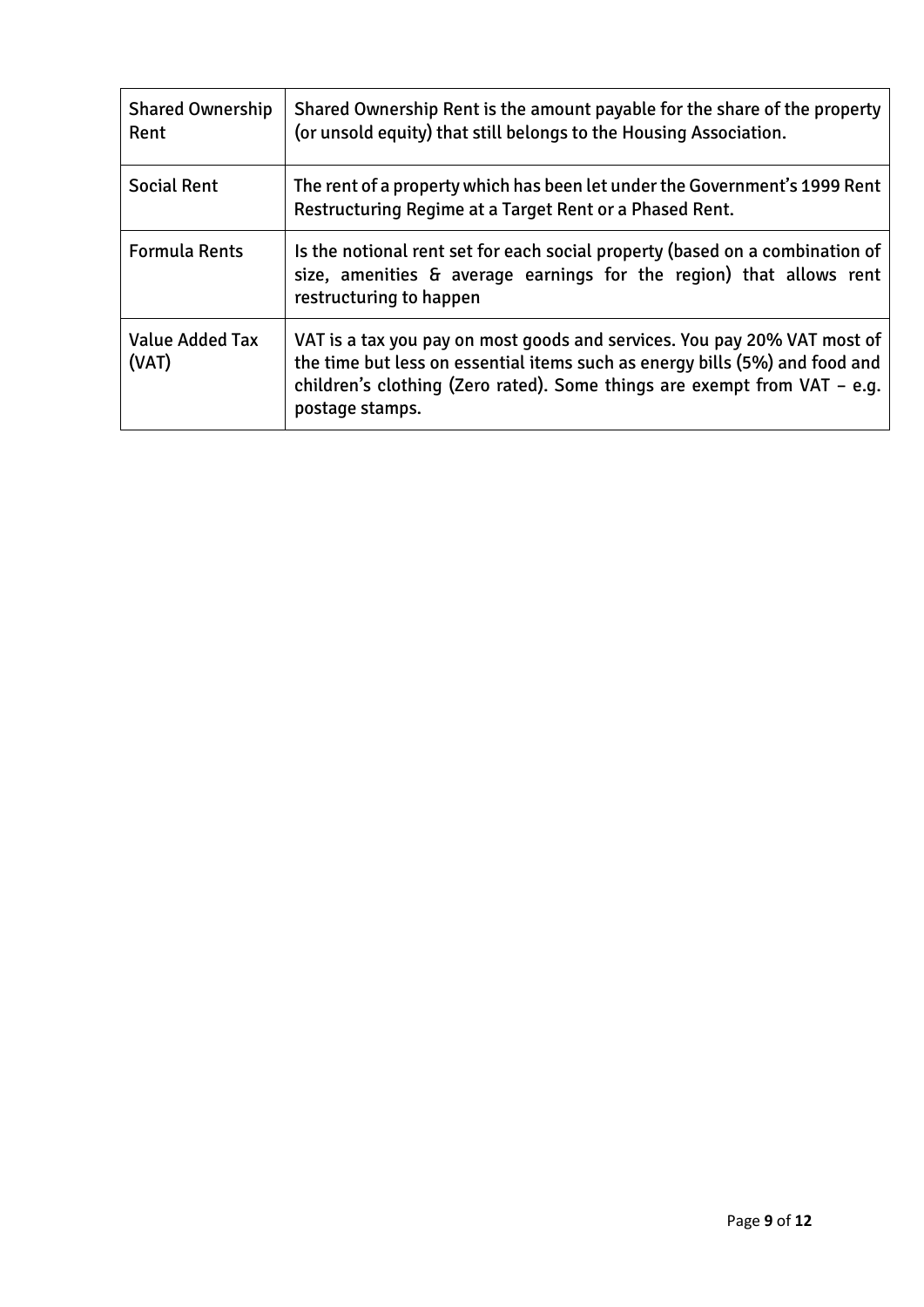# **The types of rent & how we will apply them**

| <b>Type of Rent</b>              | Where does it apply?                                                                                                                                                 | How will it be calculated?                                                                                                                                                                                                                                                                                     | When & how will it be reviewed?                                                                                                                                                                                                                                                                                                                                                                                                                                                                                                                              | Who will approve it?      |
|----------------------------------|----------------------------------------------------------------------------------------------------------------------------------------------------------------------|----------------------------------------------------------------------------------------------------------------------------------------------------------------------------------------------------------------------------------------------------------------------------------------------------------------|--------------------------------------------------------------------------------------------------------------------------------------------------------------------------------------------------------------------------------------------------------------------------------------------------------------------------------------------------------------------------------------------------------------------------------------------------------------------------------------------------------------------------------------------------------------|---------------------------|
| <b>Social Rent</b>               | To all our Social<br><b>Housing Stock</b>                                                                                                                            | In line with relevant legislation and/or<br>The Regulator of Social Housing's Rent<br><b>Standard Guidance</b>                                                                                                                                                                                                 | Existing rents will be reviewed on<br>$\bullet$<br>an annual basis in line with<br>relevant legislation and/or The<br><b>Regulator of Social Housing's Rent</b><br><b>Standard Guidance</b><br>Subject to an increase in rents of<br>$\bullet$<br>cpi +1% from $1st$ April 2020 for five<br>years<br>All social rents are re-assessed<br>$\bullet$<br>when a property becomes void and<br>will be re-let at the full 'flexibility'<br>level above formula rent. The<br>flexibility level is 5% for general<br>needs housing and 10% for<br>supported housing | <b>Group Common Board</b> |
| <b>Affordable</b><br><b>Rent</b> | <b>Grant-funded new</b><br>build properties<br><b>Rent to Buy</b><br>٠<br>properties<br>Identified re-lets in<br>$\bullet$<br>high value and/or<br>high demand areas | In line with relevant legislation<br>and/or The Regulator of Social<br><b>Housing's Rent Standard Guidance</b><br>Set at <b>up to</b> 80% of market rent<br>$\bullet$<br>Valuations will be done in<br>accordance with a RICS recognised<br>method and will follow The<br><b>Regulator of Social Housing's</b> | Existing rents will be reviewed on<br>$\bullet$<br>an annual basis in line with<br>relevant legislation and/or The<br><b>Regulator of Social Housing's Rent</b><br><b>Standard Guidance</b><br>Subject to an increase in rents of<br>$\bullet$<br>cpi+1% from 1 <sup>st</sup> April 2020 for five<br>years                                                                                                                                                                                                                                                   | <b>Group Common Board</b> |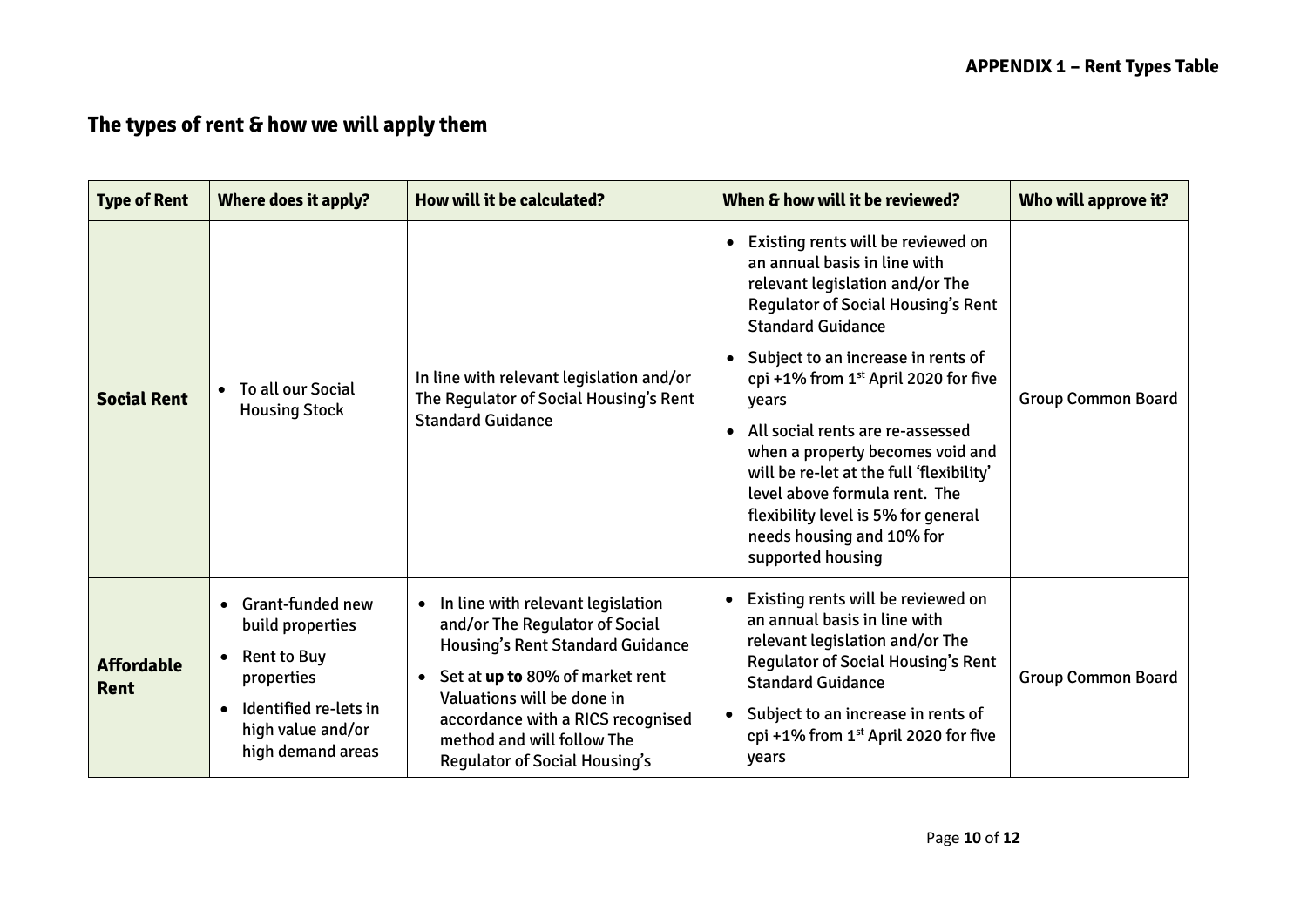| <b>Type of Rent</b>                              | Where does it apply?                                                                         | How will it be calculated?                                                                                                         | When & how will it be reviewed?                                                                                                                                                                                                                                                                                                                                      | Who will approve it? |
|--------------------------------------------------|----------------------------------------------------------------------------------------------|------------------------------------------------------------------------------------------------------------------------------------|----------------------------------------------------------------------------------------------------------------------------------------------------------------------------------------------------------------------------------------------------------------------------------------------------------------------------------------------------------------------|----------------------|
|                                                  | • Four & five bedroom<br>properties                                                          | quidance issued on valuation for<br><b>Affordable Rent tenancies</b>                                                               | Initial Affordable rents will be set<br>$\bullet$<br>at 80% of market rent or formula<br>rent, whichever is the greater                                                                                                                                                                                                                                              |                      |
|                                                  |                                                                                              |                                                                                                                                    | Services charges are included in<br>$\bullet$<br>the rent. This will also apply when<br>a property becomes empty                                                                                                                                                                                                                                                     |                      |
|                                                  |                                                                                              |                                                                                                                                    | Whenever an affordable rent<br>$\bullet$<br>tenancy is issued for a property, we<br>will reassess the rent to ensure it<br>remains no more than 80% of the<br>relevant market rent every five<br>years                                                                                                                                                               |                      |
| <b>Rent to Buy</b><br><b>Rent</b>                | Identified new<br>$\bullet$<br>properties to the<br>business                                 | The rent will be set in accordance<br>$\bullet$<br>with RICS guidance. The rent will be<br>set in accordance with RICS<br>guidance | Annual review on the anniversary<br>date of the fixed term tenancy<br>Increases will be cpi + 1% but will<br>not exceed 80% of market rent                                                                                                                                                                                                                           | <b>ELT</b>           |
| <b>Shared</b><br><b>Ownership</b><br><b>Rent</b> | New builds identified<br>$\bullet$<br>at planning stage as<br>shared ownership<br>properties | • Rent will be charged on the unsold<br>equity at a % recommended by The<br><b>Regulator of Social Housing's</b><br>Guidance.      | The rent paid to the Housing<br>$\bullet$<br>Association on the share not<br>owned by the tenant will be<br>reviewed periodically, usually<br>every year, and will be increased in<br>line with any proportionate<br>increase in the Retail Prices Index<br>plus an amount, typically between<br>0.5% and 2%. Note that the rent is<br>reviewed on an "upwards only" | <b>ELT</b>           |